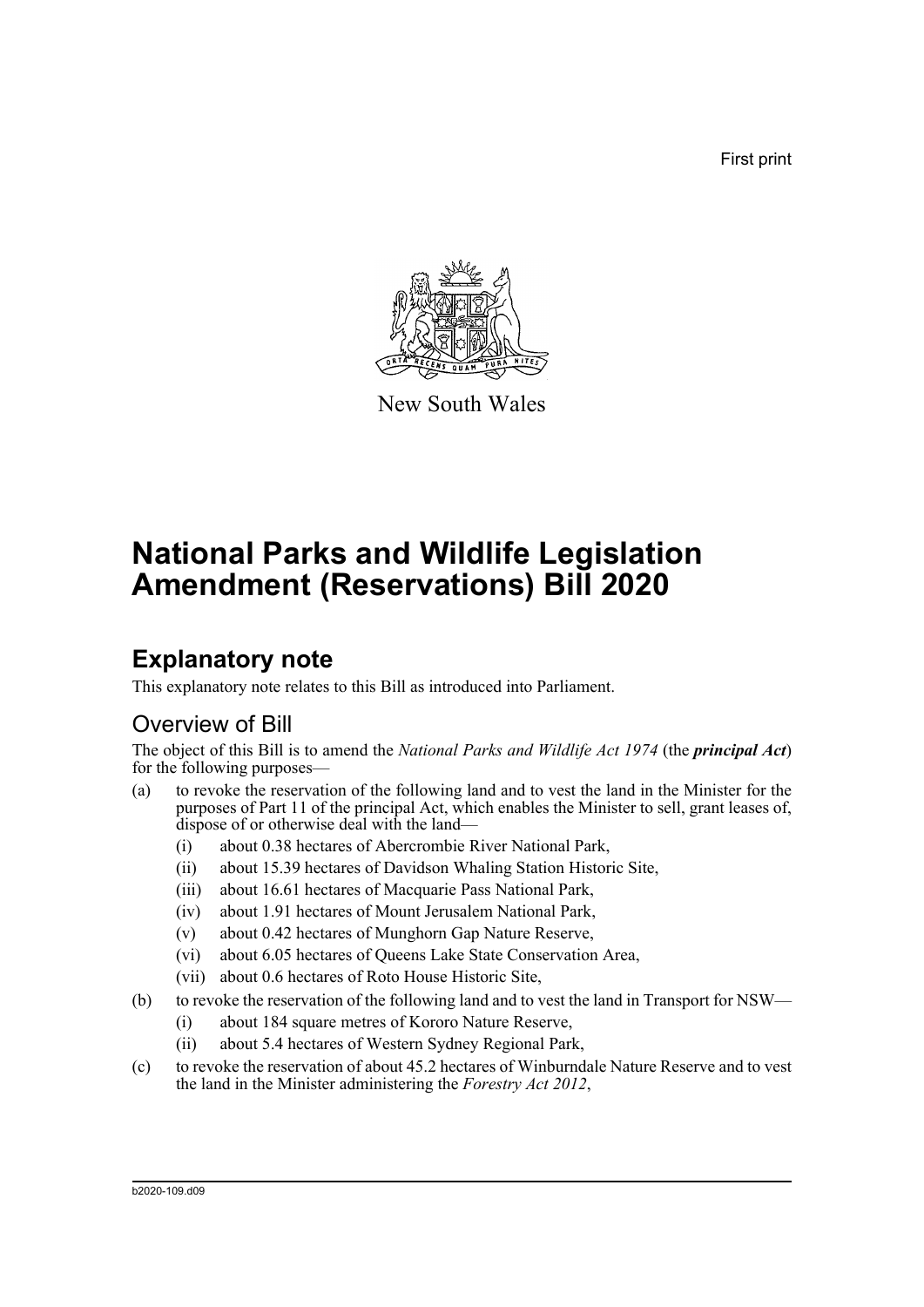- (d) to provide that the Minister must not transfer the parts of the land currently forming part of the following reservations, unless the Minister is satisfied that appropriate compensation has been provided—
	- (i) Abercrombie River National Park,
	- (ii) Macquarie Pass National Park,
	- (iii) Mount Jerusalem National Park,
	- (iv) Munghorn Gap Nature Reserve,
	- (v) Western Sydney Regional Park.

### Outline of provisions

**Clause 1** sets out the name (also called the short title) of the proposed Act.

**Clause 2** provides for the commencement of the proposed Act on the date of assent to the proposed Act.

**Schedule 1** amends Schedule 2 to the principal Act for the purposes described in the overview above.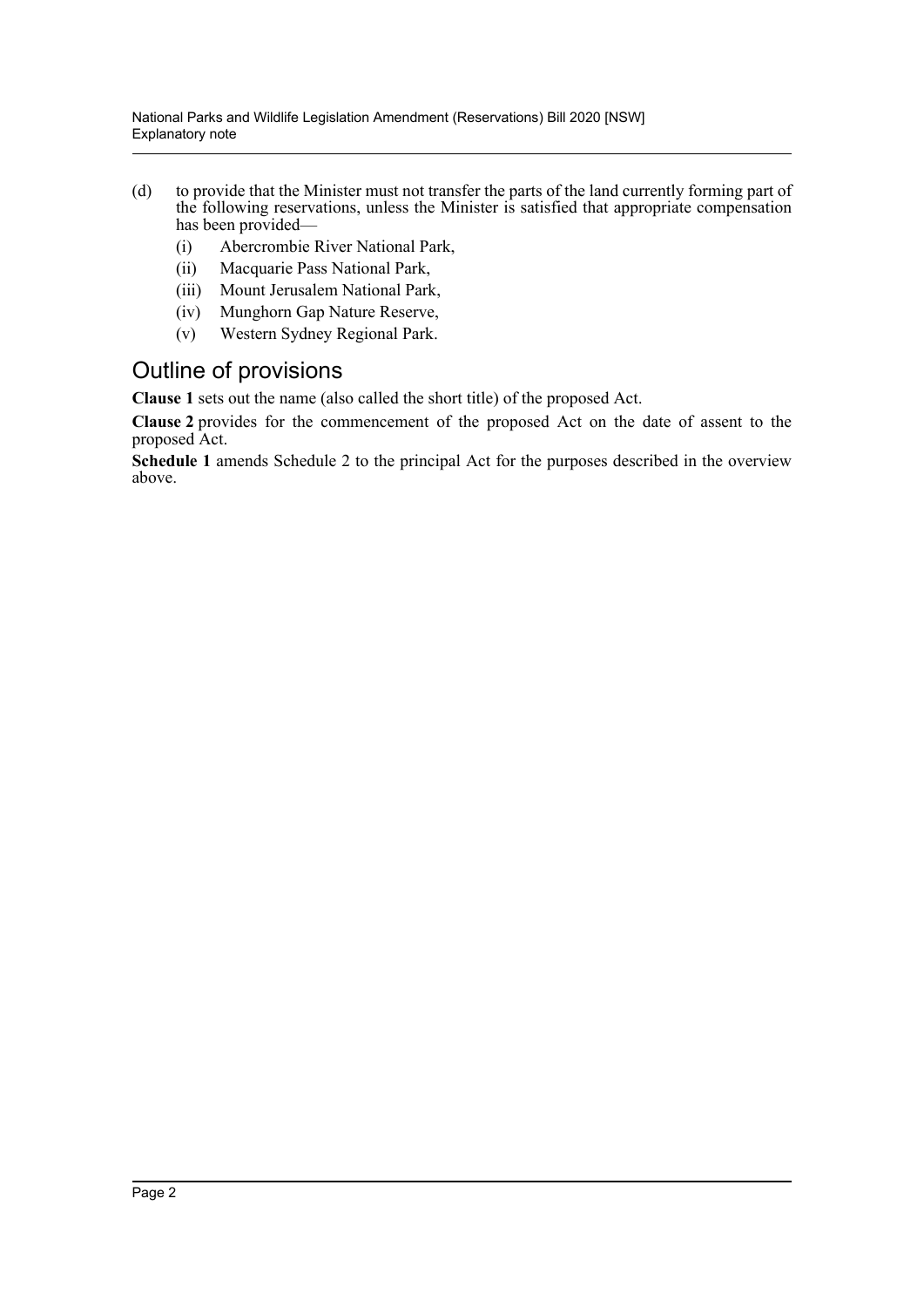First print

Page



New South Wales

# **National Parks and Wildlife Legislation Amendment (Reservations) Bill 2020**

## **Contents**

| <b>Schedule 1</b> | Amendment of National Parks and Wildlife Act 1974 No 80 |       |
|-------------------|---------------------------------------------------------|-------|
|                   | 2 Commencement                                          |       |
|                   | Name of Act                                             |       |
|                   |                                                         | Page. |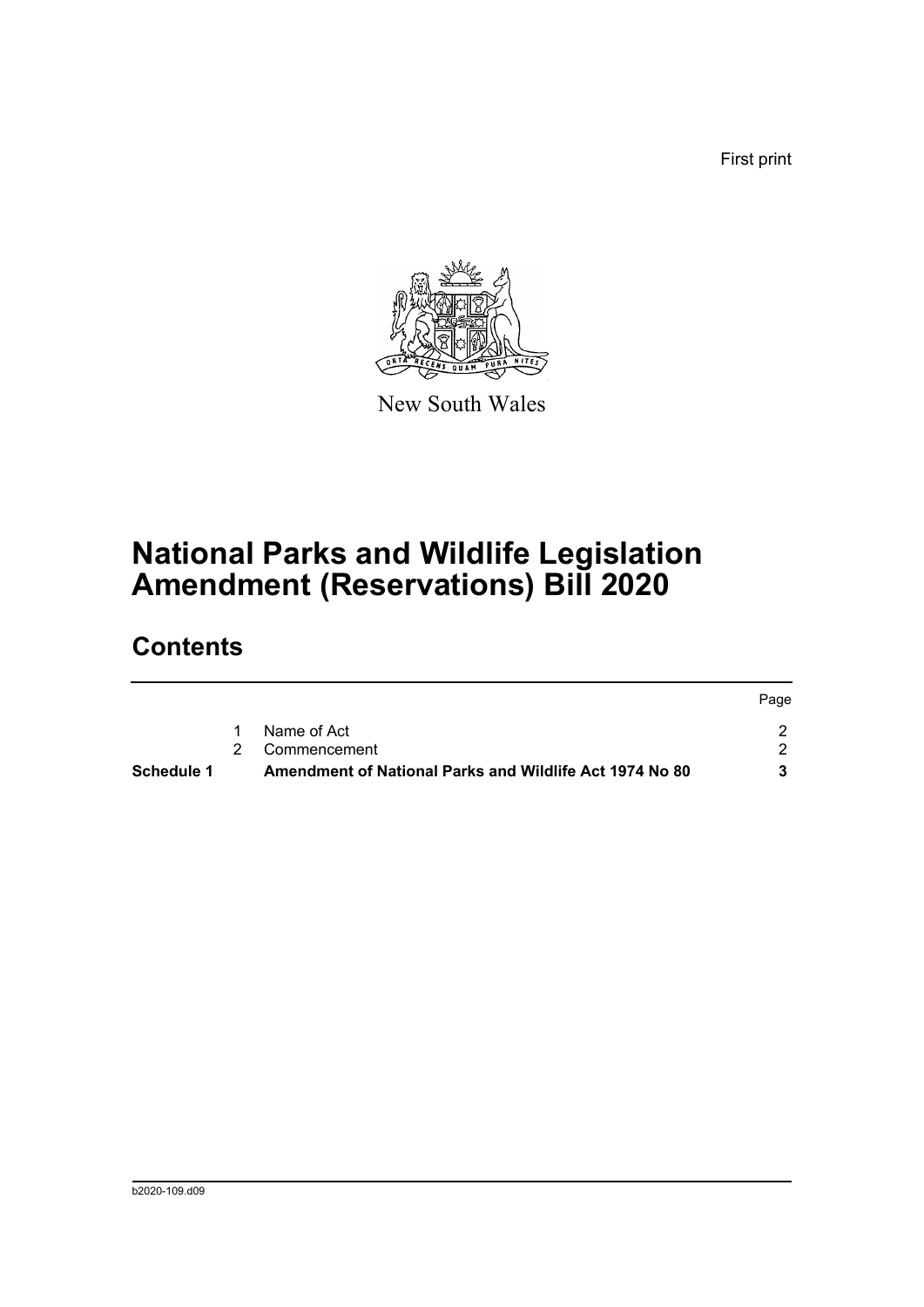

New South Wales

# **National Parks and Wildlife Legislation Amendment (Reservations) Bill 2020**

No , 2020

### **A Bill for**

An Act to amend the *National Parks and Wildlife Act 1974* to change the reservation status of certain land.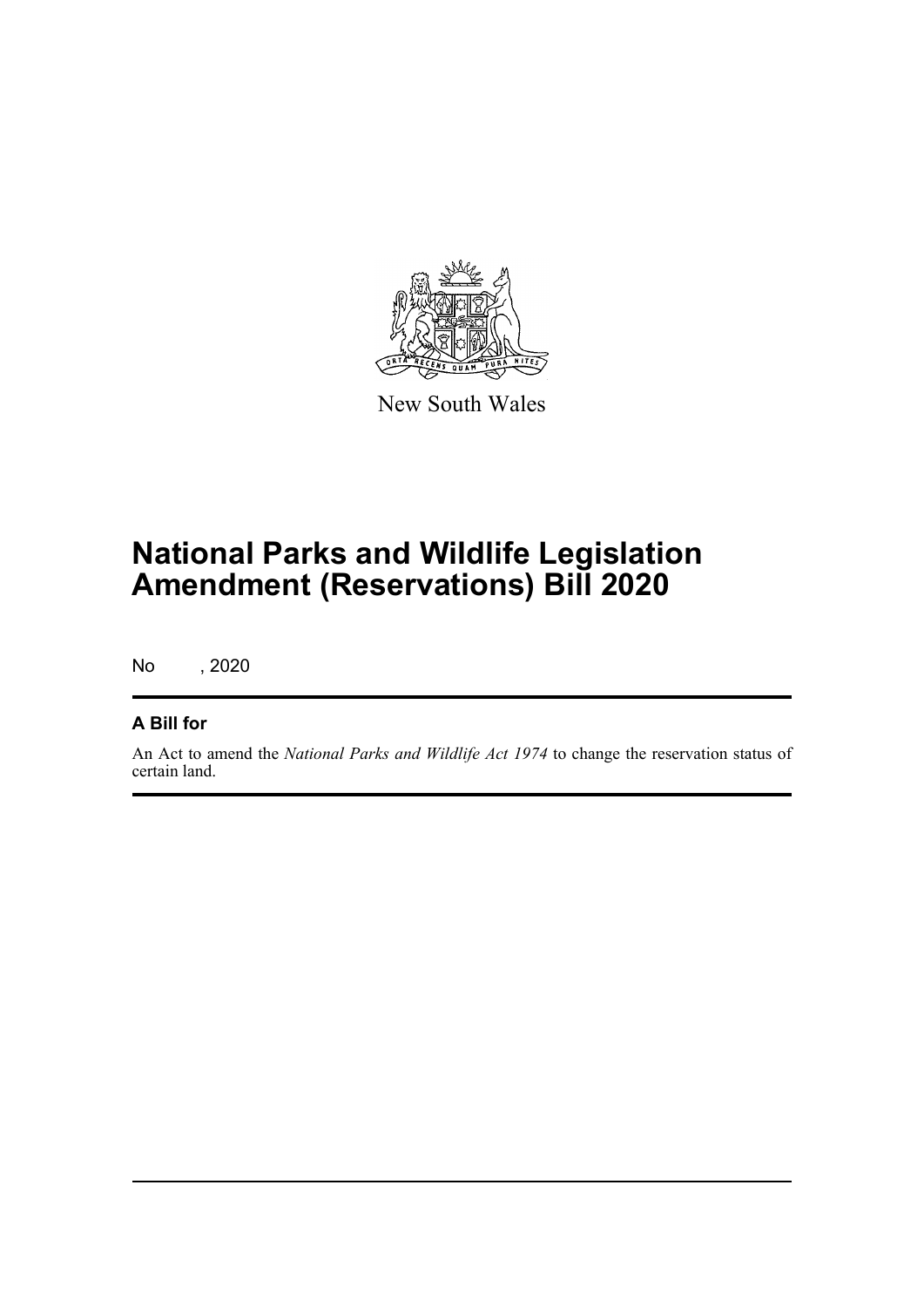National Parks and Wildlife Legislation Amendment (Reservations) Bill 2020 [NSW]

<span id="page-4-1"></span><span id="page-4-0"></span>

| The Legislature of New South Wales enacts—                                                    |                     |
|-----------------------------------------------------------------------------------------------|---------------------|
| Name of Act                                                                                   | $\overline{2}$      |
| This Act is the National Parks and Wildlife Legislation Amendment (Reservations)<br>Act 2020. | 3<br>$\overline{4}$ |
| <b>Commencement</b>                                                                           | 5                   |
| This Act commences on the date of assent to this Act.                                         | 6                   |
|                                                                                               |                     |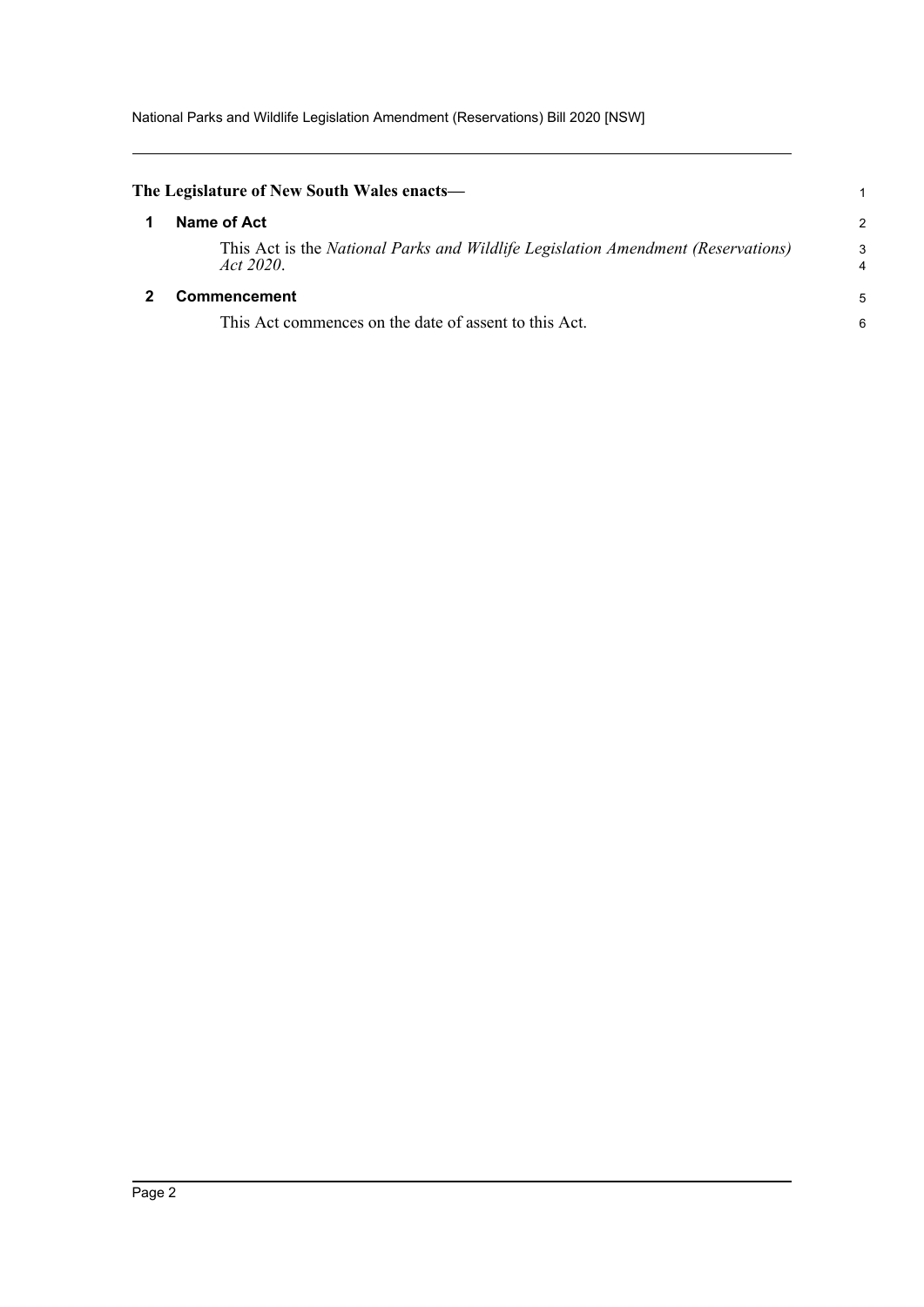<span id="page-5-0"></span>

| <b>Schedule 1</b> | <b>Amendment of National Parks and Wildlife Act</b><br>1974 No 80                                                                                                                                                                                                                                                                              | $\mathbf{1}$<br>$\overline{2}$ |
|-------------------|------------------------------------------------------------------------------------------------------------------------------------------------------------------------------------------------------------------------------------------------------------------------------------------------------------------------------------------------|--------------------------------|
|                   | Schedule 2 Revocation of reservation or dedication of certain land                                                                                                                                                                                                                                                                             | 3                              |
|                   | Insert at the end of the Schedule, with appropriate Part and clause numbering—                                                                                                                                                                                                                                                                 | 4                              |
| <b>Part</b>       | <b>Revocations under the National Parks and Wildlife</b><br>Legislation Amendment (Reservations) Act 2020                                                                                                                                                                                                                                      | 5<br>6                         |
|                   | Revocation of part of Abercrombie River National Park                                                                                                                                                                                                                                                                                          | $\overline{7}$                 |
| (1)               | This clause applies to land having an area of about 0.38 hectares, as shown on<br>the diagram marked MISC R 00356 (dated 6 April 2020) held in the<br>Department of Planning, Industry and Environment, being part of<br>Abercrombie River National Park.                                                                                      | 8<br>9<br>10<br>11             |
| (2)               | The reservation under this Act as national park of land to which this clause<br>applies is revoked.                                                                                                                                                                                                                                            | 12<br>13                       |
| (3)               | On the revocation of the reservation as national park of land to which this<br>clause applies, the land is vested in the Minister on behalf of the Crown for the<br>purposes of Part 11 of this Act for an estate in fee simple, freed and discharged<br>from all trusts, obligations, estates, interests, rights of way or other easements.   | 14<br>15<br>16<br>17           |
| (4)               | The Minister must not transfer land vested in the Minister under this clause<br>unless the Minister is satisfied that appropriate compensation for the land has<br>been provided.                                                                                                                                                              | 18<br>19<br>20                 |
|                   | Revocation of part of Davidson Whaling Station Historic Site                                                                                                                                                                                                                                                                                   | 21                             |
| (1)               | This clause applies to land having an area of about 15.39 hectares, being Lot<br>2 as shown on the diagram marked MISC R 00359 (dated 21 February 2020)<br>held in the Department of Planning, Industry and Environment, being part of<br>Davidson Whaling Station Historic Site.                                                              | 22<br>23<br>24<br>25           |
| (2)               | The reservation under this Act as a historic site of land to which this clause<br>applies is revoked.                                                                                                                                                                                                                                          | 26<br>27                       |
| (3)               | On the revocation of the reservation as a historic site of land to which this<br>clause applies, the land is vested in the Minister on behalf of the Crown for the<br>purposes of Part 11 of this Act for an estate in fee simple, freed and discharged<br>from all trusts, obligations, estates, interests, rights of way or other easements. | 28<br>29<br>30<br>31           |
|                   | <b>Revocation of part of Kororo Nature Reserve</b>                                                                                                                                                                                                                                                                                             | 32                             |
| (1)               | This clause applies to land having an area of about 184 square metres, as<br>shown on the diagram marked 0010 110 SP 2431 (dated 16 September 2020)<br>held in the Department of Planning, Industry and Environment, being part of<br>Kororo Nature Reserve.                                                                                   | 33<br>34<br>35<br>36           |
| (2)               | The reservation under this Act as nature reserve of land to which this clause<br>applies is revoked.                                                                                                                                                                                                                                           | 37<br>38                       |
| (3)               | On the revocation of the reservation as nature reserve of land to which this<br>clause applies, the land is vested in Transport for NSW for an estate in fee<br>simple, freed and discharged from all trusts, obligations, estates, interests,<br>rights of way or other easements.                                                            | 39<br>40<br>41<br>42           |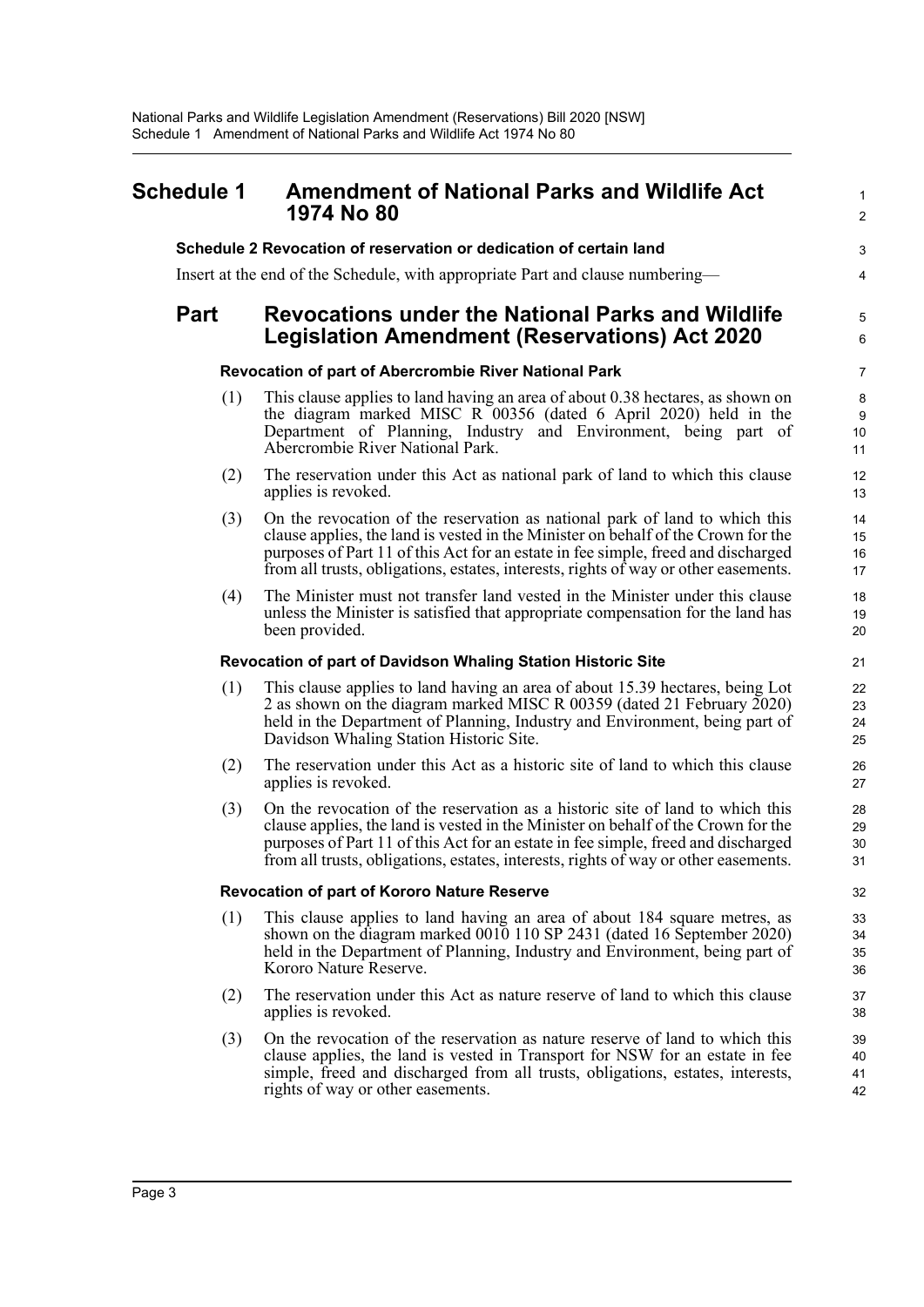#### **Revocation of part of Macquarie Pass National Park**

(1) This clause applies to land having an area of about 16.61 hectares, being Lots 31–52 and Lots 54–94 as shown on the diagram marked 0025.4011.SS.4002 (dated 20 December 2019) held in the Department of Planning, Industry and Environment, being part of Macquarie Pass National Park.

43

- (2) The reservation under this Act as national park of land to which this clause applies is revoked.
- (3) On the revocation of the reservation as national park of land to which this clause applies, the land is vested in the Minister on behalf of the Crown for the purposes of Part 11 of this Act for an estate in fee simple, freed and discharged from all trusts, obligations, estates, interests, rights of way or other easements.
- (4) The Minister must not transfer land vested in the Minister under this clause unless the Minister is satisfied that appropriate compensation for the land has been provided.

#### **Revocation of part of Mount Jerusalem National Park**

- (1) This clause applies to land having an area of about 1.91 hectares, as shown on the diagram marked MISC R 00357 (dated 18 March 2020) held in the Department of Planning, Industry and Environment, being part of Mount Jerusalem National Park.
- (2) The reservation under this Act as national park of land to which this clause applies is revoked.
- (3) On the revocation of the reservation as national park of land to which this clause applies, the land is vested in the Minister on behalf of the Crown for the purposes of Part 11 of this Act for an estate in fee simple, freed and discharged from all trusts, obligations, estates, interests, rights of way or other easements.
- (4) The Minister must not transfer land vested in the Minister under this clause unless the Minister is satisfied that appropriate compensation for the land has been provided.

#### **Revocation of part of Munghorn Gap Nature Reserve**

- (1) This clause applies to land having an area of about 0.42 hectares, as shown on the diagram marked MISC R 00358 (dated 8 September 2020) held in the Department of Planning, Industry and Environment, being part of Munghorn Gap Nature Reserve.
- (2) The reservation under this Act as nature reserve of land to which this clause applies is revoked.
- (3) On the revocation of the reservation as nature reserve of land to which this clause applies, the land is vested in the Minister on behalf of the Crown for the purposes of Part 11 of this Act for an estate in fee simple, freed and discharged from all trusts, obligations, estates, interests, rights of way or other easements.
- (4) The Minister must not transfer land vested in the Minister under this clause unless the Minister is satisfied that appropriate compensation for the land has been provided.

#### **Revocation of part of Queens Lake State Conservation Area**

(1) This clause applies to land having an area of about 6.05 hectares, as shown on the diagram marked  $6852-2-05$  (dated 10 September 2020) held in the Department of Planning, Industry and Environment, being part of Queens Lake State Conservation Area.  $\Lambda$ 45 46 47